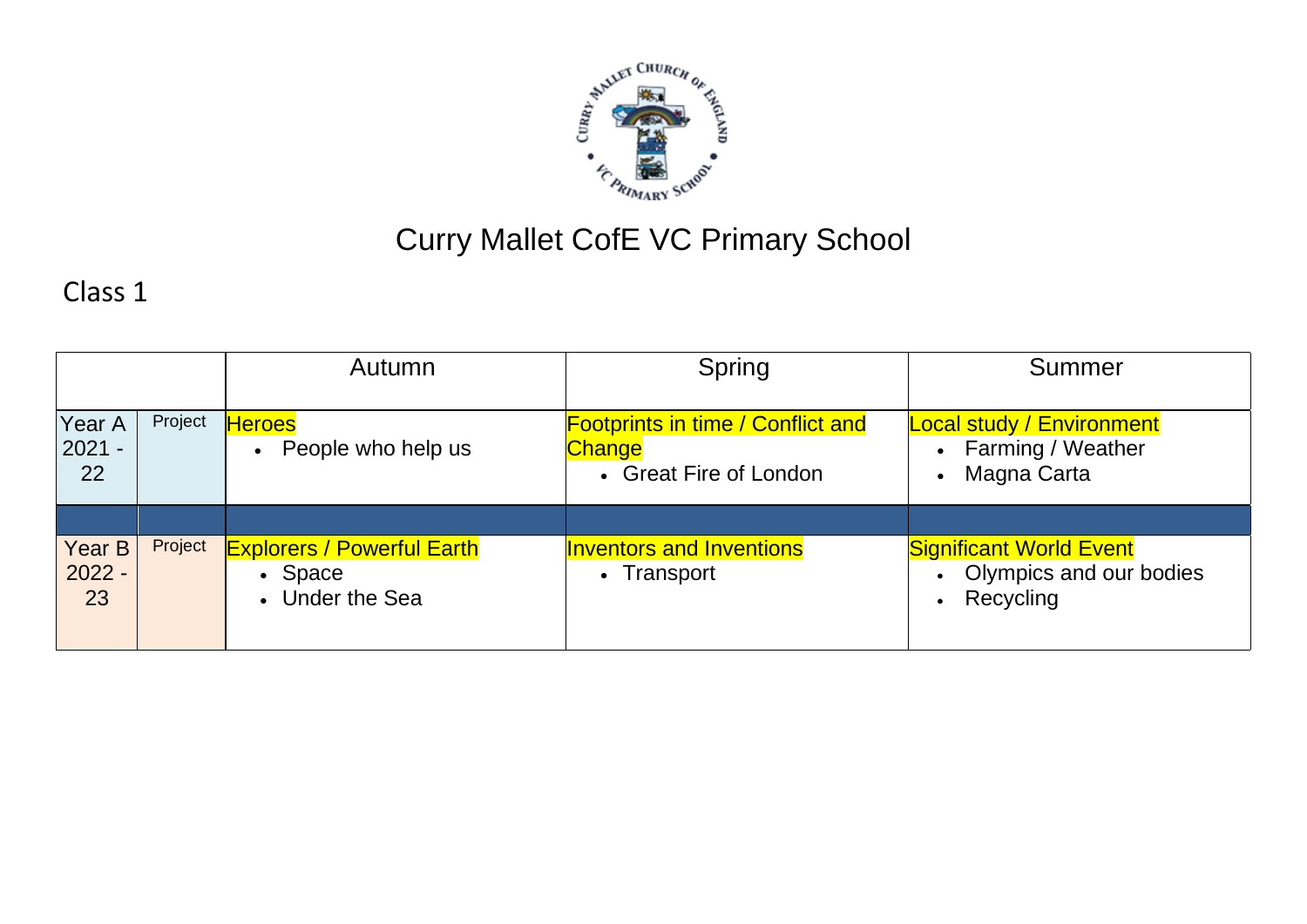## Class 2

|                                     |         | Autumn                                                       | Spring                                                                | Summer                                                      |
|-------------------------------------|---------|--------------------------------------------------------------|-----------------------------------------------------------------------|-------------------------------------------------------------|
| Year A<br>$2021 -$<br>22            | Project | <b>Heroes</b><br><b>Isambard Kingdom Brunel</b><br>$\bullet$ | <b>Foot prints in time</b><br>• Charles Darwin                        | <b>Local study</b><br>• Magna Carta                         |
|                                     |         |                                                              |                                                                       |                                                             |
| <b>Year B</b><br>$2022 -$<br>23     | Project | <b>Explorers</b><br><b>Vikings</b>                           | <b>Conflict / Change</b><br>• Romans                                  | <b>Environment</b><br>• Amazon Rainforest                   |
|                                     |         |                                                              |                                                                       |                                                             |
| Year<br>$\mathsf{C}$<br>2023-<br>24 | Project | <b>Powerful Earth</b><br><b>Under the Sea</b>                | <b>Inventors and Inventions</b><br>Iron age to Stone age -<br>Cavemen | <b>Significant World Event</b><br>• Olympics and our bodies |